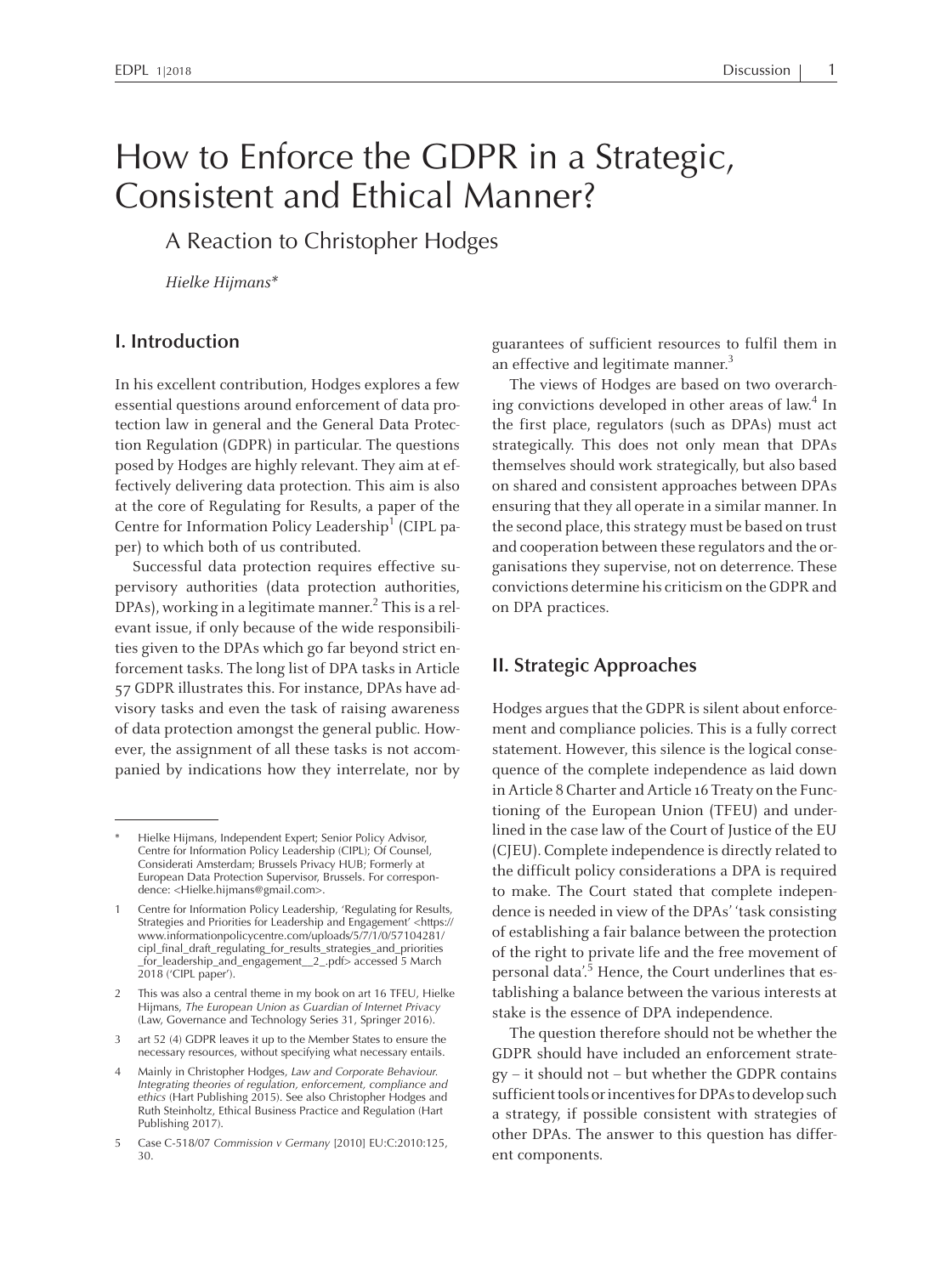First, Article 57 enumerates <sup>22</sup> DPA tasks, but it does not address the need for enforcement strategies. Article 70 on the tasks of the European Data Protection Board (EDPB) does not address this either. As said, this is logical in view of the DPA independence. However, nothing would have prevented the legislator to provide <sup>a</sup> DPA (and/or the EDPB) with the task of adopting an annual strategy, without entering the domain of providing directions for this strategy.

Second, the legislator did provide the EDPB - indirectly - with some more strategic tasks. Article  $70(1)(k)$  GDPR is of particular importance in this context since it provides that the EDPB shall issue guidelines for the DPAs concerning the application of their powers as included in Article <sup>5</sup><sup>8</sup> and the setting of administrative fines.<sup>6</sup> Since Article 58 GDPR includes enforcement related powers (in paragraphs <sup>1</sup> and 2) aswell as authorisation and advisory powers(in paragraph 3), these guidelines could also cover strategies prioritising between the use of these powers.

Third, the DPAs have to draw up an annual public repor<sup>t</sup> on their activities (Article 59 GDPR). This report, which should for instance be transmitted to the national parliament, will necessarily include justifications for how DPAs performed and how public money is spent. Thus, Article 59 includes another incentive for acting in <sup>a</sup> strategic manner.

In short, although the GDPR does not require DPAs to develop strategic approaches, it contains some incentivesfor doing this nevertheless. The limited DPA resources, mentioned above, may be <sup>a</sup> further incentive to act strategically.

#### **III. Consistency**

Consistency is an important objective of the GDPR, as rightly underlined by Hodges. The GDPR distinguishes two situations: national processing and cross-border processing as defined by Article 4 (23) GDPR.Asfar as national processing is concerned, the GDPR does not contain any specific tool or incentive for consistent approaches. However, the national authorities will base their practices on common interpretations, in particular the case law of the CJEU and the guidance by the EDPB. Obviously, the guidance produced by the Article 29 Working Party before 25 May <sup>2018</sup> on key notions of the GDPR will play an important role in this context.<sup>7</sup> Although the guidelines and recommendations of the Article 29 Working Party and the EDPB do not produce binding effect, one may assume that 'they are not without any legal effect. The national courts are bound to take recommendations into consideration in order to decide disputes brought before them  $[...]^{.\,8}$ 

The scope of the GDPR instruments for cooperation and consistency in Chapter VII of the GDPR is restricted to cross-border processing, the second situation mentioned above. This chapter contains important incentives for consistent approaches. Yet, they have two flaws.

First, these are instruments with <sup>a</sup> limited effect, not necessarily ensuring consistent application of EU data protection law. The main instrument for enforcement cooperation is the one-stop-shop mechanism (Article <sup>60</sup> GDPR) which concentrates the responsibility for enforcement of data protection with one national DPA, the 'lead authority'. It only contains some incentive for consistency because it strengthens the enforcement cooperation between DPAs. All concerned DPAs are entitled to raise objections. An objective of the mechanism is 'an endeavor to reach consensus'. 9 However, practice will have to tell how effective this incentive will be.

In any event, the one-stop-shop mechanism may result in dealing with a case in the consistency mechanism before the EDPB. Despite its name, one can question whether the latter mechanism is designed to deliver consistency in enforcement.<sup>10</sup> Article 64 (2) GDPR allows any data protection issue to be handled by the EDPB, resulting in an EDPB opinion. It does however not contain any obligation to refer issues of wider EU interest to the EDPB. Article 65 GDPR provides for dispute resolution resulting in <sup>a</sup> binding EDPB decision. Asthe title of Article 65 explains, this

<sup>6</sup> The latter task is already now taken up by the Article <sup>29</sup> Working Party which set up <sup>a</sup> fining task force with as mandate the harmonisation of calculating the administrative fines, 'Article <sup>29</sup> Working Party – November <sup>2017</sup> Plenary Meeting' (Press release, 2017) <http://ec.europa.eu/newsroom/just/document.cfm?doc\_id =48748> accessed 5 March 2018.

<sup>7</sup> Article <sup>29</sup> Working Party, 'Guidelines' <http://ec.europa.eu/ newsroom/just/item-detail.cfm?item\_id=50083> accessed <sup>5</sup> March 2018.

<sup>8</sup> Joined cases C-317/08, C-318/08, C-319/08 and C-320/08 *Alassini and Others* [2010] ECLI:EU:C:2010:146, 40, with reference to Case C-322/88 *Grimaldi* [1989] ECLI:EU:C:1989:646. This case law is all the more relevant since the EDPB will be an EU body [art 68 (1) GDPR].

<sup>9</sup> art 60 (1) GDPR.

<sup>10</sup> See in more detail, Hielke Hijmans, 'The DPAs and their cooperation: how far are we in making enforcement of data protection law more European?' (2016)  $2(3)$  EDPL 362 – 372.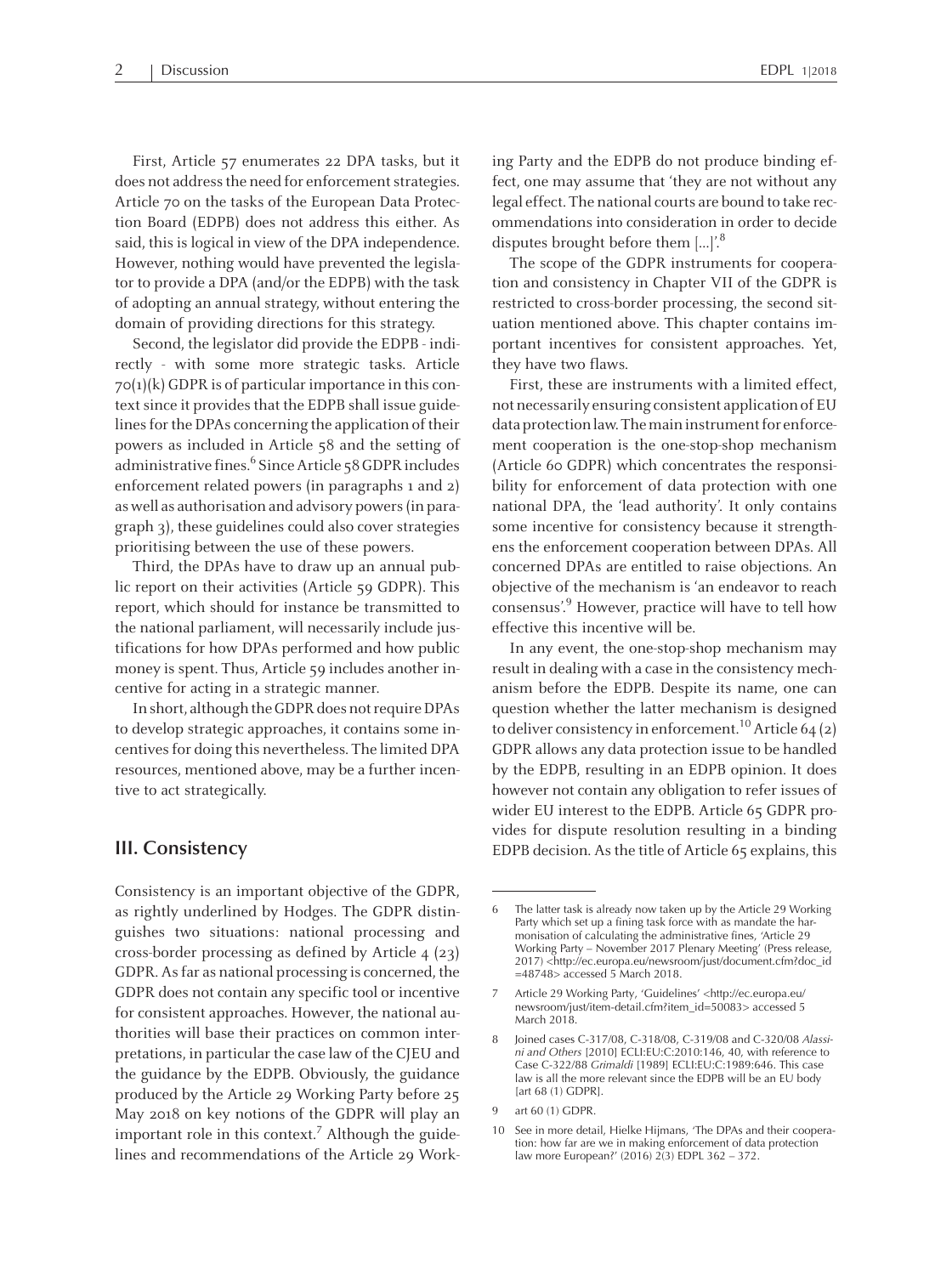provision is meant to solve disputes, not to develop consistent approaches. Even more so, the threshold for entering into dispute resolution is deliberately high. The article was drafted with the mindset that the dispute resolution should not be overburdened.<sup>11</sup>

Second, these instruments primarily envisage consistent application of the law, not consistent strategies. The consistent application of the law which is <sup>a</sup> key objective of the DPAs in Article 51 (2) GDPR concerns primarily the consistency of the interpretation, for instance in order to avoid that certain processing operations will be subject to different requirements depending on which DPA is competent.

Seeking for <sup>a</sup> consistent strategy obviously goes further, as is also illustrated by Hodges' contribution. <sup>A</sup> consistent strategy also deals with questions relating to the choices between performing different tasks. For example, does <sup>a</sup> DPA focus on consulting with data controllers of processors or on using enforcement tools?

#### **IV. On Trust Instead of Deterrence**

Hodges explains in detail that trusted relations with regulated organisations should be the main pillar of the DPA work. Trusted relations should be based on <sup>a</sup> shared commitment on what is right and what is wrong and on evidence that each party can be trusted.

Hodges reasons that constructive engagemen<sup>t</sup> is the best way of actually affecting future behaviour.

16 CIPL paper (n 1) 6.

This links to the CIPL paper which distinguishes four DPA roles: leader, authoriser, police officer and complaint-handler. It juxtaposes the leader and the police officer role,<sup>12</sup> arguing that the role of leader should come first. In order for this leader role to be successful, constructive engagemen<sup>t</sup> with stakeholders and responsiveness are key attitudes for DPAs. <sup>I</sup> completely agree, but also consider that this is not the entire story.

However, successful leadership also requires this constructive engagemen<sup>t</sup> to be based on strength. <sup>I</sup> would call that <sup>a</sup> second pillar. DPAs should be in <sup>a</sup> position to lead or, as Hodges underlines, possessthe ability to influence. They should be taken seriously as authoritative champions.<sup>13</sup> This is also a reason why having sufficient DPA resources is <sup>a</sup> prerequisite for being an effective leader.<sup>14</sup>

This second pillar also means, in my view, that hard enforcement through imposing strong sanctions 15 should always be <sup>a</sup> par<sup>t</sup> of the DPAs' toolbox. There is common understanding that hard enforcement may, in any event, be needed for two reasons. First, not all organisations necessarily invest in 'doing the right thing'. Also, the CIPL paper underlines the importance of administrative sanctions which should be 'mainly targeted on non-compliant activity that is deliberate, wilful, seriously negligent, repeated or particularly serious.'<sup>16</sup> Second, enforcement powers should be exercised from time to time. Otherwise, they lose meaning.<sup>17</sup>

This has an important background in the GDPR context. In the public perception of the GDPR the availability of strong sanctions plays <sup>a</sup> key role. The wide attention for the GDPR is also the consequence of the high maximum administrative fines in the Regulation. Anyone working in this domain is familiar with the  $\epsilon$ 20 million or the 4% of the annual worldwide turnover included in Article  $83$  (5) GDPR. These fines are an important element of the narrative, also within organisations, to invest in data protection. Additionally, it is an incentive for organisations to ensure that the internal data protection officer (DPO) role hasthe weight whichArticle <sup>3</sup><sup>8</sup> GDPR envisages, as explained by the Article 29 Working Party.<sup>18</sup> The same applies, to <sup>a</sup> lesser extent, to the corrective powers of DPAs in Article 5<sup>8</sup> (2) GDPR. If these powers are not used, the incentive to invest in data protection might lose ground.

Finally, <sup>a</sup> presumed lack of effectiveness of DPAs<sup>19</sup>, also due to the lack of DPA powers, was a

<sup>11</sup> Council of the European Union, 'Discussion note on possible thresholds for submitting cases to the EDPB' (2015) Doc nr 5331/15; Council of the European Union, 'Contributions of the German and French delegations to the one-stop-shop mechanism' (2015) Doc nr 5315/15. The GDPR provision resulted from the negotiations in the Council.

<sup>12</sup> The authoriser and complaint-handler role are not relevant for the argumen<sup>t</sup> made here.

<sup>13</sup> Wording by Colin J Bennett and Charles Raab, *The Governance of Privacy* (Ashgate Publishing 2003).

<sup>14</sup> CIPL paper (n 1) 16-19.

<sup>15</sup> I avoid the word 'deterrence', not to enter the debate with Hodges whether strong sanctions effectively influence future behaviour.

<sup>17</sup> ibid 32.

<sup>18</sup> Article <sup>29</sup> Working Party, 'Guidelines on Data Protection Officers ('DPOs')' (5 April 2017) WP <sup>243</sup> rev 01.

<sup>19</sup> Kenneth <sup>A</sup> Bamberger and Deirdre <sup>K</sup> Mulligan, 'Privacy in Europe: Initial Data on Governance Choices and Corporate Practices' (2013) <sup>81</sup> George Washington Law Review 1529.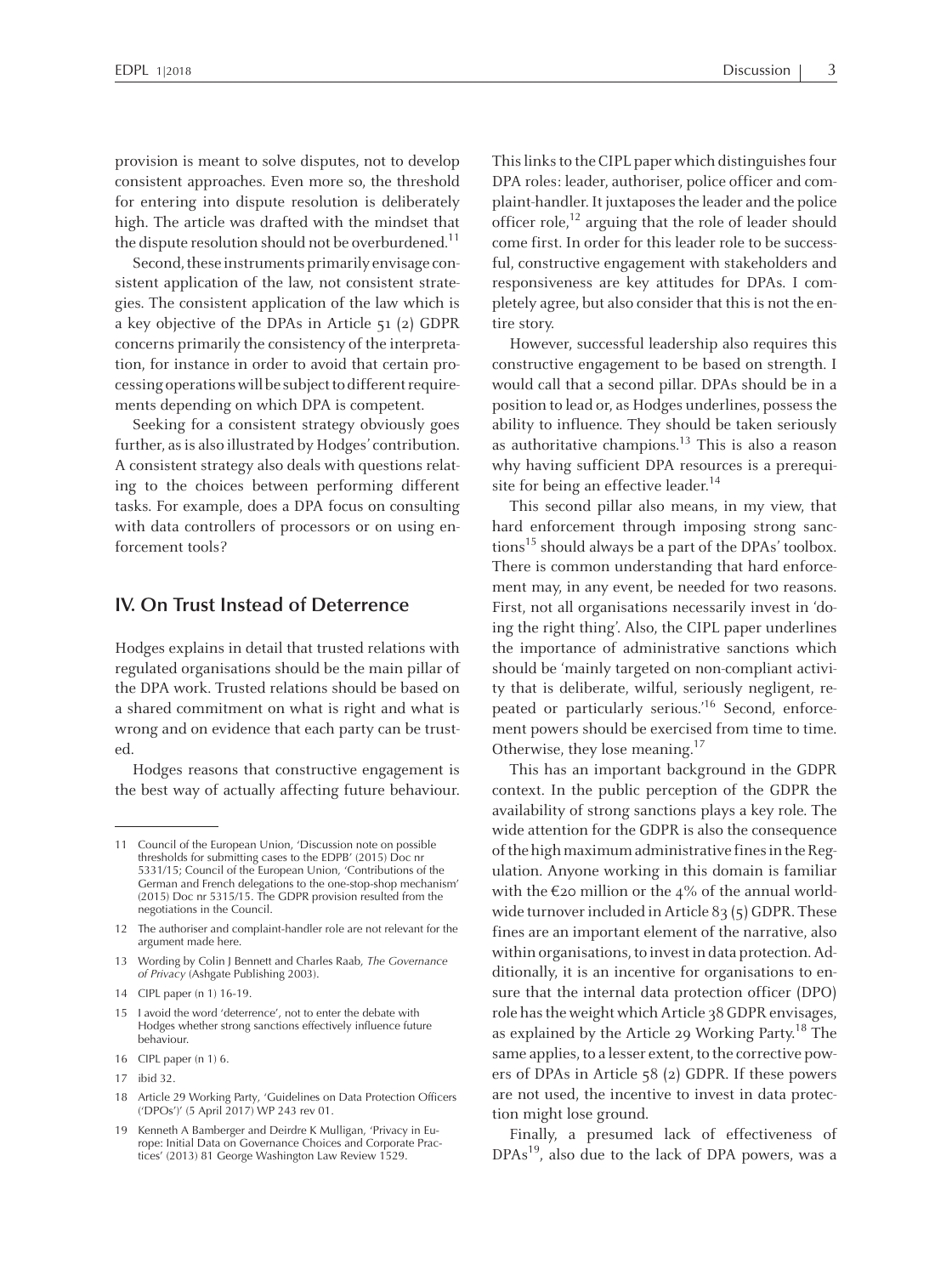major driver for the Commission to propose the GDPR. 20 Again, strong DPAs – willing to show their teeth when needed – will be regarded as serious interlocutors by stakeholders in the private and public sector.

## **V. Accountability and Ethical Behaviour**

Hodges underlines the importance of ethical values. This is in line with thinking about the principle of accountability of Articles 5(2) and 24 GDPR, extending the responsibility of the data controller beyond mere compliance with the specific obligations of the GDPR. $^{21}$  He mentions fairness as the most important ethical value. Fairness is also at the core of Article 8 of the Charter of the Fundamental Rights of the Union. The risk based approach which is at the heart of data controllers' accountability can be seen as an expression of fairness.

Accountability and ethical behaviour should lead data controllers, but are equally important for DPAs. Independence of DPAs also implies responsibilities. DPA accountability is illustrated by another famous phrase from the Commission/Germany ruling on DPA independence: 'the absence of any parliamentary influence over those authorities is inconceivable'.<sup>22</sup> This quote illustrates that DPA independence does not take away the accountability vis-à-vis democratically chosen bodies. 23

Moreover, the broad descriptions of tasks of DPAs in Article 57 GDPR reflect the objective of their existence which goes beyond compliance with the rules of data protection and aims at affecting behaviour.<sup>24</sup> To give an example, awareness raising – of the public and of controllers and processors – has become an explicit DPA task. 25

Arguably, it is this wider assignment of affecting behaviour that may push DPAs towards the outcome promoted by Hodges: an effective ethical culture where all stakeholders 'do the right thing' and where they cooperate in an ongoing commitment based on trust.

I would like two make two remarks on this commitment. First, ensuring commitment may be easier said than done since it is not at all evident that there exists <sup>a</sup> common understanding on what represents 'the right thing' in situations where the benefits of data processing need to be balanced with the risks for the individual. For instance, scholars warn that

automated decision-making may de-humanise individuals or social processes and deprives them from influence over decision-making processes that affect them.<sup>26</sup> Others underline the benefits of automated decision-making for society in the fourth industrial revolution with machine learning and artificial intelligence.<sup>27</sup> The controversy on the nature of Article <sup>22</sup> (1) GDPR on automated decision illustrates this perfectly. Should this be <sup>a</sup> direct prohibition for data controllers or is it <sup>a</sup> right that should be actively invoked by the data subject?<sup>28</sup> The answer to this question relates directly to <sup>a</sup> specific understanding of what 'the right thing' means.

Second, possibly we do not need to pose the question whether <sup>a</sup> common understanding of the 'right thing' exist. Arguably, it is the intention that counts. As Kant wrote: 'Nothing in the world – indeed nothing even beyond – can possibly be conceived which could be called good without qualification excep<sup>t</sup> <sup>a</sup> good will.' 29 The intention or good will should be <sup>a</sup> willingness to trust and cooperate with all those having <sup>a</sup> justified interest in questions relating to data use and data protection.

Hodges focuses in his contribution on <sup>a</sup> constructive engagemen<sup>t</sup> involving business and supervisory authorities. However, this'platformof the willing' should possibly be much wider and also include civ-

- 21 eg European Data Protection Supervisor, 'Opinion 4/2015 Towards <sup>a</sup> new digital ethics' (11 September 2015).
- <sup>22</sup> C-518/07 *Commission <sup>v</sup> Germany* (n 5) 43.
- <sup>23</sup> Further read: Hijmans, *The European Union as Guardian of Internet Privacy* (n 2) 7.13 and 7.14.
- <sup>24</sup> Hodges calls this social behaviour in this context. More generally, he distinguishes between compliance and influencing behaviour.
- 25 arts 57 (1)(b) and 57 (1)(d) GDPR.
- <sup>26</sup> eg, Lee <sup>A</sup> Bygrave, *Data Privacy Law, An International Perspective* (Oxford University Press 2014); Meg Leta Jones, 'The right to <sup>a</sup> human in the loop: Political constructions of computer automation and personhood' (2017) 47(2) Social Studies of Science216 –239.
- <sup>27</sup> Comments by the Centre for Information Policy Leadership on the Article <sup>29</sup> Data Protection Working Party's 'Guidelines on Automated Individual Decision-Making and Profiling' (3 October 2017) <https://www.informationpolicycentre .com/uploads/5/7/1/0/57104281/cipl\_comments\_to\_wp29 \_guidelines\_on\_automated\_individual\_decision-making\_and \_profiling.pdf> accessed <sup>6</sup> March 2018.
- <sup>28</sup> According to the Article <sup>29</sup> Working Party it is <sup>a</sup> direct prohibition; according to the Centre for Information Policy Leadership it is <sup>a</sup> right to be invoked. See ibid.
- <sup>29</sup> Immanuel Kant, *Groundwork of the Metaphysics of Morals* (The Liberal Arts Press 1959) 9, first sentence of ch 1.

<sup>20</sup> Hijmans, *The European Union as Guardian of Internet Privacy* (n 2) 7.11.1.